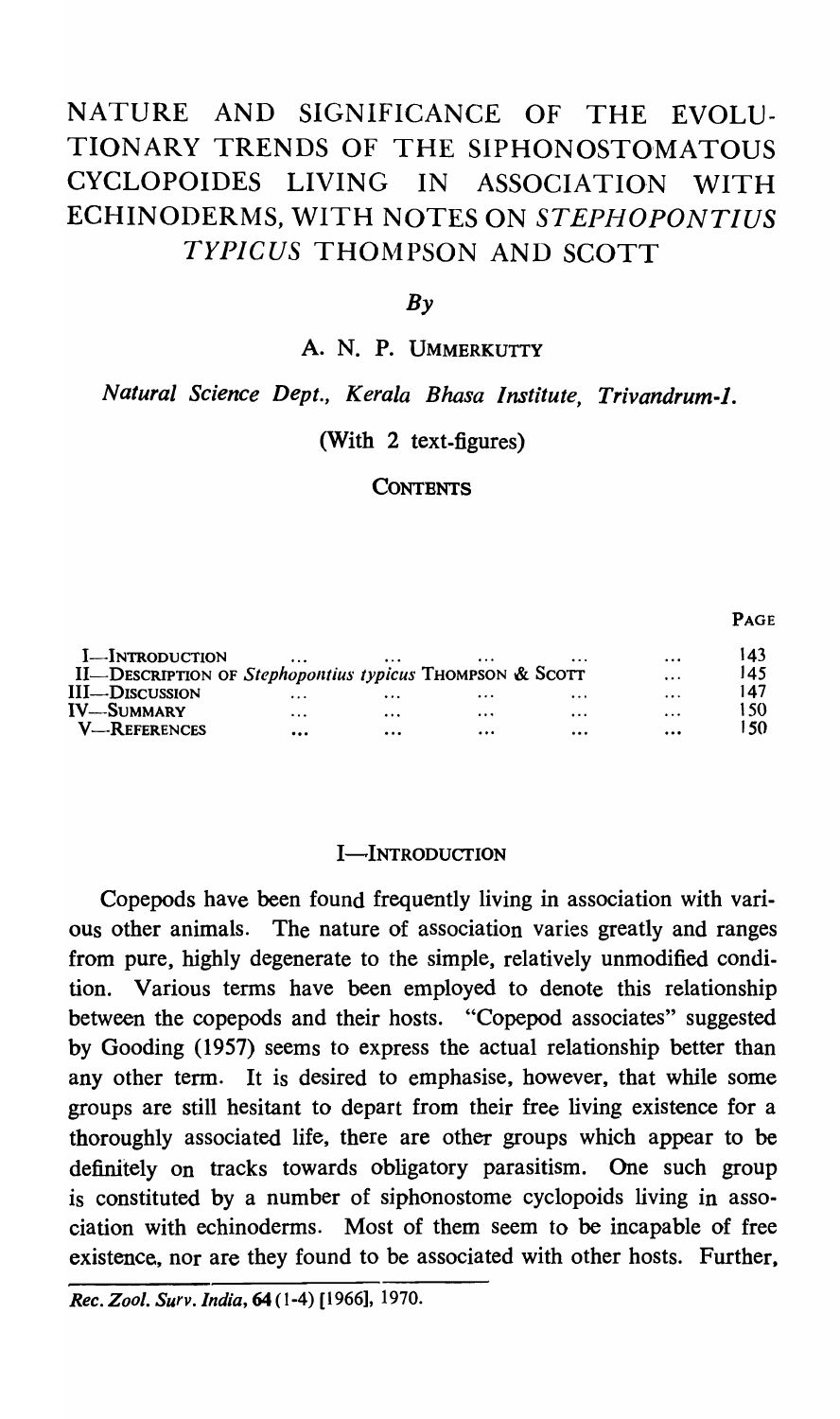the members of this copepod assemblage share with each other many common characteristics which are not found outside the group.

, According to the original definition, the siphonostome cyclopoids formed a coherent group and are characterised by the presence of an oral siphon. However, both Giesbrecht (1899) and Sars (1915) have recognised Cancerillidae as an exception to the rule for in this family the siphon was only feebly developed. Recently some more families (Micropontiidae Gooding, 1957; Stellicomitidae Humes & Cressey, 1958; Nanaspidae Humes & Cressey, 1959) have been added, whereas in Cancerillidae, the siphon is absent or reduced to a very short extension of the labrum and the labium. The facts that all these forms are associates of echinoderms and that they all share many common features in contrast to the rest of the siphonostomes suggest that the members of these families have taken an altogether separate evolutionary track. This view is necessarily suggestive of an early divergence among siphonostomes and a possible splitting of the latter into two tribes, one tribe with a well-developed siphon and a non-prehensile antenna, and the other with a highly reduced siphon and prehensile antenna.

The family Micropontiidae is monogeneric, containing the genus *Micropontius* Gooding, 1957. The Stellicomitidae contains three genera: *Onycopygus* Humes & Cressey, 1958, Asterocomes Rao, 1962, and *Stellicomes* Humes & Cressey, 1958, the first two genera being monotypic. Cancerillidae contains four genera: *Cancerilla* Dalyell, 1851, *Parartotrogus* T. A. Scott, 1893, *Concerillopsis* Stephensen, 1933 and *Ophiopsyllus* stock *et al.* 1963.

Changeux (1958) described a new genus of copepod *Allantogynus*  from ophiuroid host and referred it to Cancerillidae, but later on (1960) the same author created a new family Allantogynidae to accomodate it. Bresciani and Lutzen in : Stock *et. al.* (1962) have called attention to the similarities existing between Nanaspidae and Allantogynidae and indicated that the latter is only a synonym of the former. However, there are sufficient differences between N *anaspis* and *A llantogynus* to retain their separate identities. *A llantogynus* will thus form the second genus of the family Nanaspidae.

There is another interesting genus *Stephopontius* obtained "in the general washings of dredged invertebrates" described by Thompson & Scott (1903). The species has never been reported after its original description. I have now' obtained this species from the washings of *Holothuria atra* from the Gulf of Mannar. Humes & Cressey *(loc. cit.)*  discussed the possible systematic relationships of this species and indi. cated that it is related to *Nanaspis.* I am convinced that *Stephopontius*  could fit into the definition of the family Nanaspidae as modified by Stock *et al.* (1962). But the differences between the two genera are described in table I.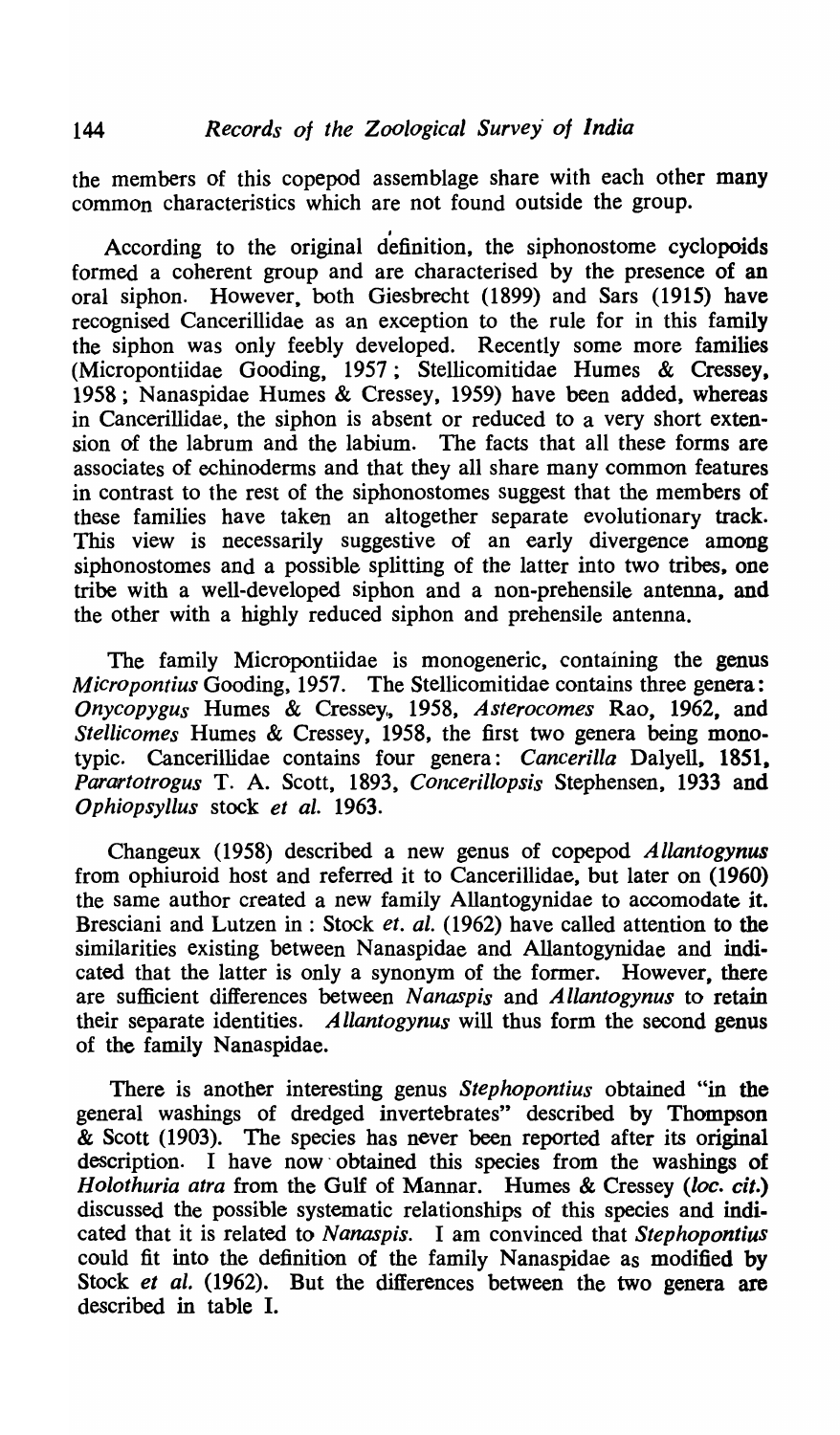TABLE I-The differences between *Nanasp;s* Humes & Cressey and *Stephopontius* Thompson & Scott

| Nanaspis Humes & Cressey                                                                                                                          | Stephopontius Thompson & Scott                                                                                                                                                                                                                                                        |
|---------------------------------------------------------------------------------------------------------------------------------------------------|---------------------------------------------------------------------------------------------------------------------------------------------------------------------------------------------------------------------------------------------------------------------------------------|
| Prosome is 2-segmented. First segment<br>is the cephalosome and second segment<br>is the result of fusion of all the four<br>pedigerous segments. | Prosome is 3-segmented. First segment<br>is the cephalothorax formed by the<br>of cephalosome and<br>fusion<br>first<br>pedigerous segment. Second segment is<br>the result of fusion of the succeeding<br>two pedigerous segments. Last segment is<br>the fourth pedigerous segment. |
| Last segment of prosome does not carry<br>any accessory appendage.                                                                                | Last segment of prosome carries two<br>pairs of expanded structures, one pair<br>on each side in female; in male no such<br>appendage is seen.                                                                                                                                        |
| Urosome in both sexes consists of a leg-<br>bearing first segment and genital segment.<br>Genital segment a sub-rectangular<br>complex.           | Urosome is incompletely 2-segmented in<br>female and incompletely 3-segmented in<br>male. First segment carries foliaceous<br>fifth legs. The genital segment carries<br>sixth pair of legs in male.                                                                                  |
| Geniculate male antennule is 6-jointed.                                                                                                           | The geniculate male antennule<br><i>is</i><br>2-jointed.                                                                                                                                                                                                                              |
| Exopods of second and third legs are<br>each 3-jointed.                                                                                           | Exopods of second and third legs are<br>each 2-jointed.                                                                                                                                                                                                                               |

Before proceeding further with the phylogenetic relations and the question of speciation in these echinoderm associates, it is desirable to give a brief description of *Stephopontius typicus* Thompson & Scott. The latter authors have presented the salient features of the species. The following notes are supplementary to it.

II-DESCRIPTION OF *Stephopontius typicus* THOMPSON & SCOTT

*1903. Stepllopolltius typicus* Thompson and Scott, p. 203, pI. XX. *1959. Stephopontius typicus:* Humes and Cressey, p. 212.

One female and two male specimens (one male and female in paired state) were obtained from washings of *Holothuria atra* from the Gulf of Mannar on 15th December 1960.

Thompson & Scott (loc. cit.) reported the sizes of the two sexes as 6.0 and 8.0 mm., respectively. This is, as Humes & Cressey have pointed out, obviously a typographical error. In their figures of adult female and male they have given a magnification scale. According to this scale, male is smaller than female, their respective sizes being 0.5 mm. and 0.65 mm. This is the same size range as that of the present examples.

Prosome (Text-fig. 1 A) is 3-segmented. First segment is the cephalothorax, having been formed by fusion of cephalosome and first pedigerous segment. Second segment is the result of fusion of second and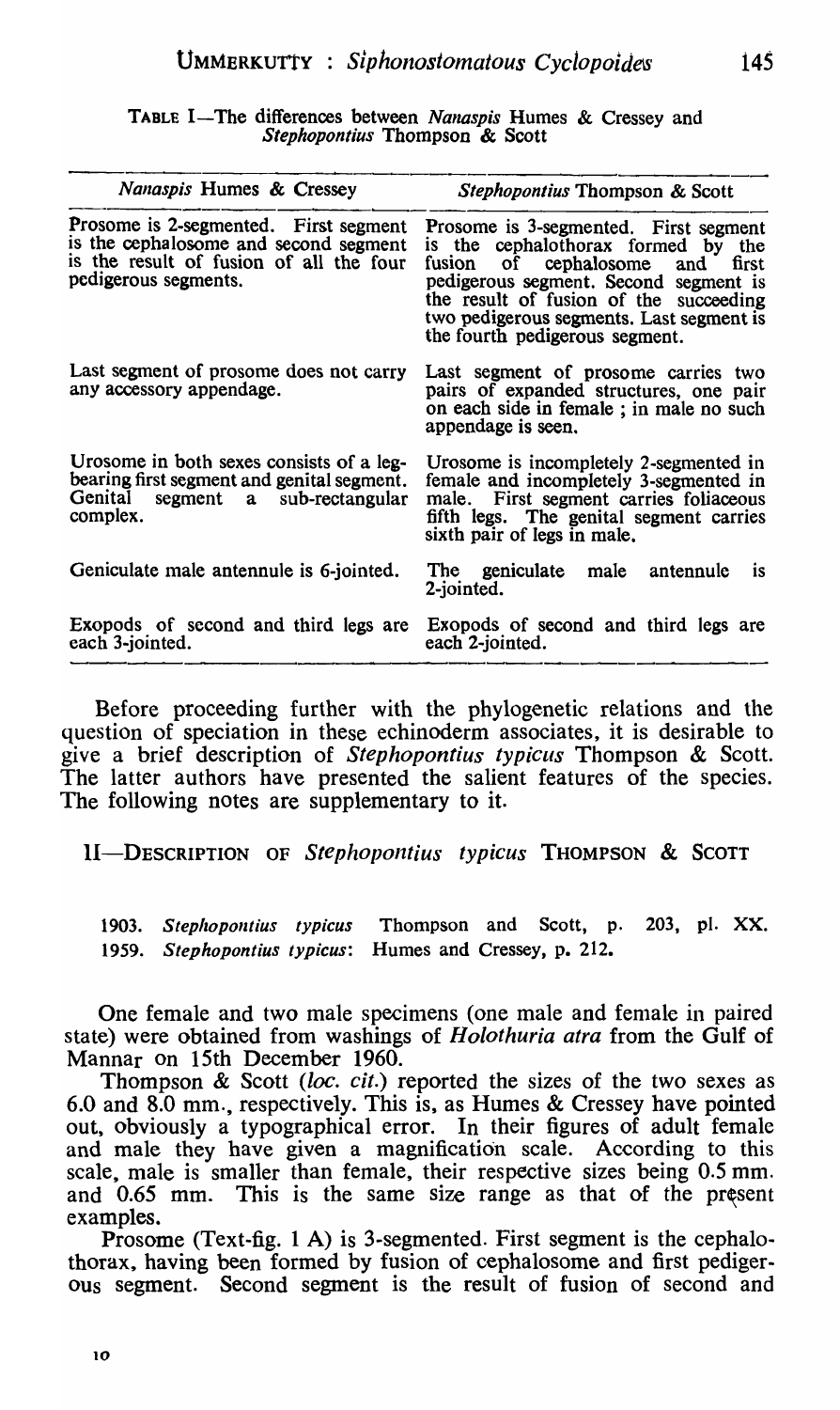third pedigerous segments and bears those legs. Last segment carries fourth pair of legs. An elongated, rather spindle-shaped process is borne on each of the postero-]ateral comers of the last prosomal segment. At about the junction of this segment with urosome a pair of foliaceous structures is borne, one on either side (Text-fig.  $1 \overrightarrow{B}$ ). They can be compared to the somewhat similar structures found in *Micropontius ovoides.* 



TEXT-FIG. lA. Adult female and male in paired condition. (Only one ovisac is shown in female). B. Female urosome, ventral view. C. Male urosome, ventral view.

There is a pair of egg sacs, each egg sac is cylindrical, a little incurved containing 5-7 eggs, arranged one above the other. The cepbolosomal appendages (Text-fig. 2 A) and third leg (Text-fig. 2 B) are figured. The third leg differs from the fourth leg in possessing three spines and four setae on the second exopod segment. Fifth leg is foliaceous and uniarticulate without any accessory process. Urosome is a rectangular mass., with a slight indication of division into two segments. Fifth legs are borne on the antero-lateral corners of the proximal segment. Caudal rami are small sub-spherical structures borne on the posterior side of urosome, one on either side. Each ramus carries four setae which are flattened and non-jointed. These structural details are not seen in dorsal view as they are covered by a flap.

Male differs from female in the smaller size, in the geniculation of the antennule and in the presence of sixth pair of legs. Antennule (Text-fig. 2 C) is a highly modified structure, apparently 2-segmented,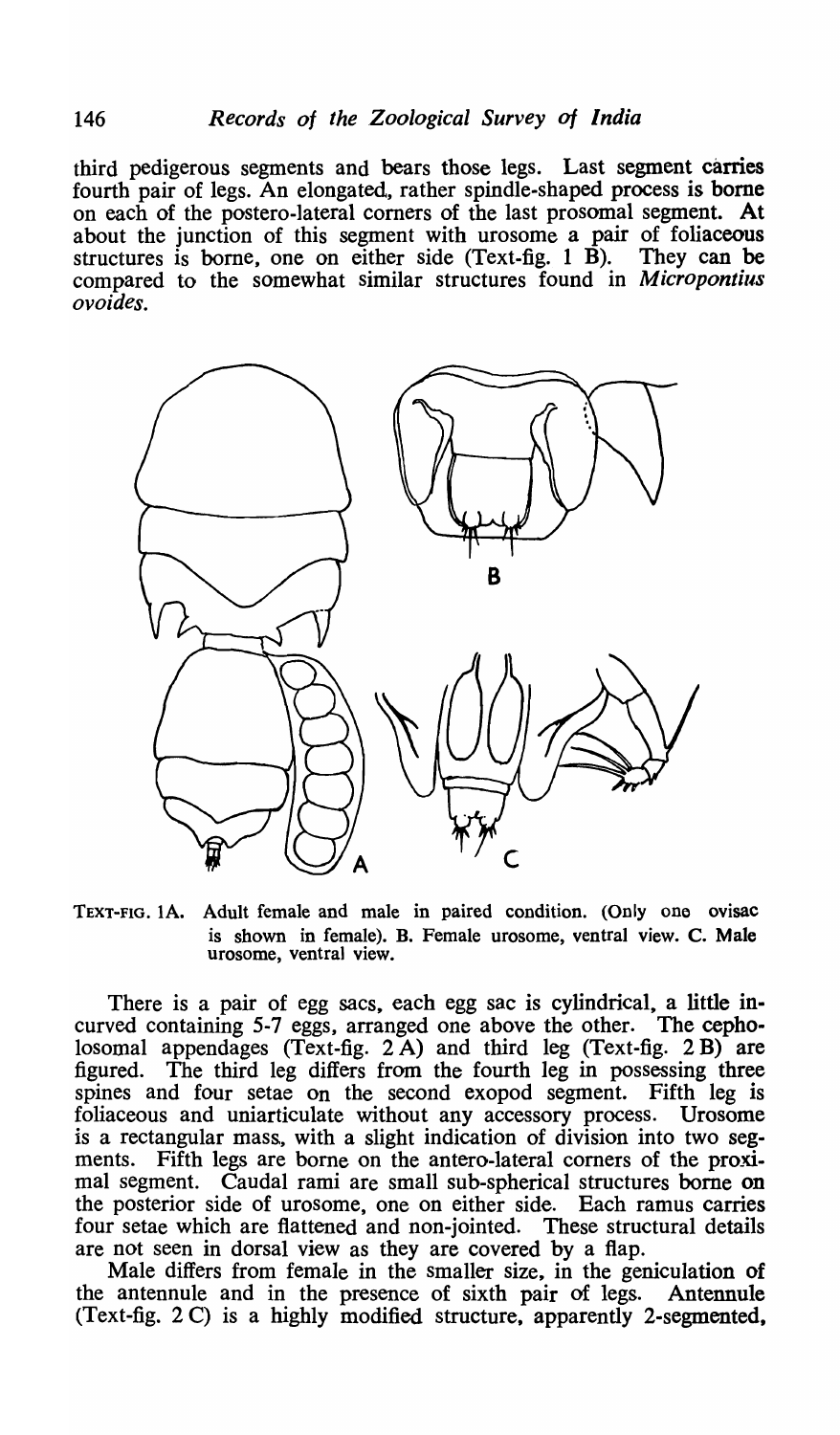but possibly containing more segments. The first segment is simple. carrying three setae on anterior margin; the second segment is covered



TEXT-FIG. 2A. Ventral view of cephalosome of female showing various appendages. B. Female third leg. C. Male antennule.

by a transparent flap on dorsal side. In ventral view it is seen to terminate in three lobes, all carrying a number of setae. Both segments are highly calcified. Urosome (Text-fig. 1 C) is 3-segmented, the division between first and second segments being indistinct on ventral side. The sixth leg consists of a small rounded lobe, bearing three setae. It is borne on the postero-lateral corners of second urosomal segment. Size: Female 0.66 mm. and male 0.55 mm.

Thompson & Scott *(loc. cit.)* reported this species from the Ceylon Pearl Banks and the present record is the first rediscovery of this species.

### III-DISCUSSION

Stock *et. al.* (1963) have discussed a possible relationship between Cancerillidae, Nanaspidae, Stellicomitidae and Micropontiidae. The asso-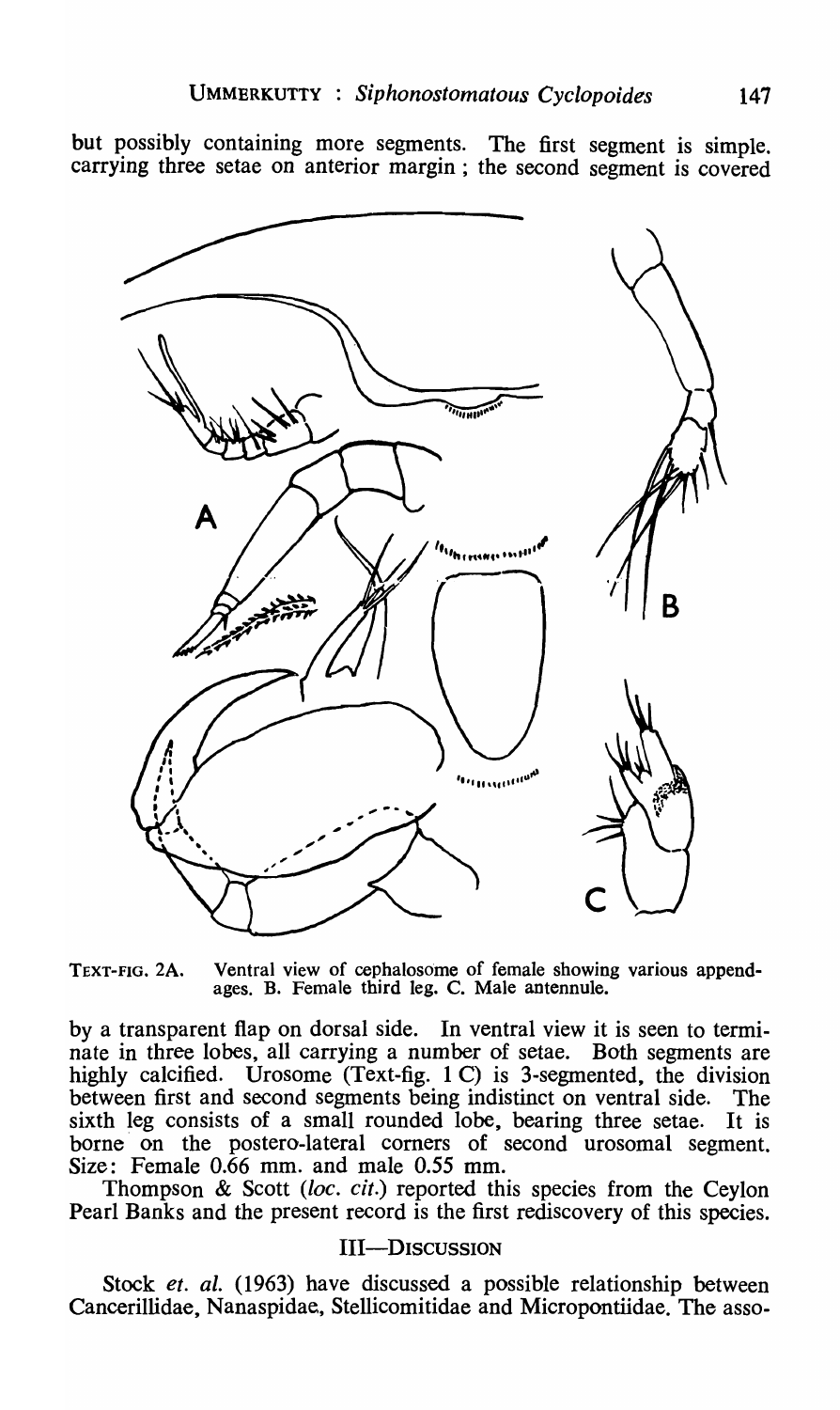ciation of each of these families with. different classes of echinoderms is noteworthy; Cancerillidae with ophiuroids, Nanaspidae with holothuroids, Stellicomitidae with asteroids and Micropontiidae with echinoids. Their phylogenetic affinity is all the more supported by Their phylogenetic affinity is all the more supported by the structural gradations that are exhibited by *Asterocomes* Rao whose many characters are "partly shared by some of the genera of the related families, namely *Micropontius* Gooding (Micropontiidae) and *Nanaspis* Humes & Cressey (Nanaspidae)" Rao (loc. cit.). The salient features of the four families are compared and contrasted in table II.

Stock *et. al.* (1963) suggested that Micropontiidae "are not closely related to the others, since they exhibit differences in the structure of the first antenna and leg 1." This view, however, cannot be extended<br>too far. A large number of segments in the antennule is also met with A large number of segments in the antennule is also met with in *Asterocomes* Rao. The elongated first endopods could well be considered as specialised development for firmer attachment to the spiny echinoid body. It is interesting to note that  $Asterocomes$  also shows It is interesting to note that *Asterocomes*, also shows many semblences to *Nanaspis* like the extreme suppression of swimming legs. It would appear that though the four families constitute four coherent groups., the different genera in these families exhibit many  $\lim_{\Delta t\to\infty}$  one way  $\partial$ r the other. It is likely that the discovery of newer genera would further contribute towards bridging the structural gradations between them. One is more inclined to emphasise the development 'of those basic characters which are meant for an associated existence with different classes of echinoderms. The important differences between these four families of copepods on the one hand and the rest of the siphonostomes on the other are presented in table III.

In considering the nature and significance of the evolutionary trends of the siphonostomatous cyclopoids living in association with echinoderms following features are noteworthy:

- (a) Smaller size;
- (b) General reduction of appendages and fusion of body segments;
- (c) Prehensile antenna; and
- (d) Absence of siphon.

It is not known whether these copepods have any specificity in relation to their hosts, or any special preference for particular area on the host body. The occurrence of *Stellicomes tumidulus* on such widely separated hosts as *Pentaceros hedemanni* (Lutken) in the Gulf of Mannar and *Protoreaster Lincki* (Blainville) off Nossi Be, Madagascar probably provides a negative data regarding specificity. Rao (1962) reported the occurrence of S. *tumidulus,* S. *guineensis* and *Asterocomes indicus* on the same host, *Pentaceros hedemanni*. Also it is likely that they occur anywhere on the host body, including the tube-feet areas and the topographical crevices and elevations found on the surface of the host body. It is understandable that in order to be of greatest adaptation for living in these restricted spaces on the host body the animals should necessarily be very small. The actual size range found in these copepods generally is from 0.30 mm. to 0.60 mm. with the exception of a few species belonging to *Cancerilla*  and *Parartotrogus,* and the latter situation is probably the consequence of their frequent free existence.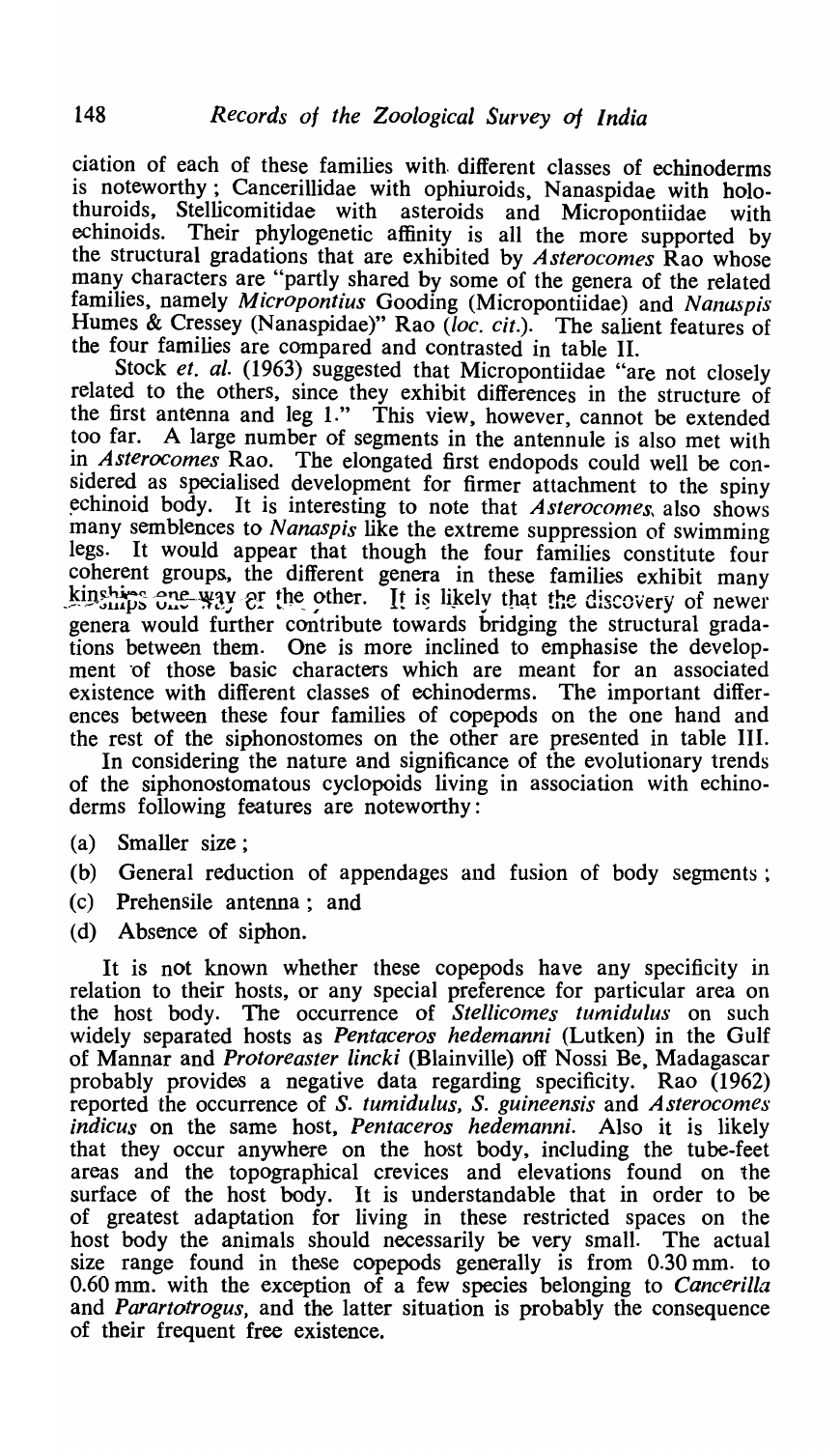A streamlined body with as much fusion of different segments of the body as possible would similarly contribute towards a firmer hold on the host body. The circulation of waters around the hosts will pass by a smooth surface, but is likely to create a frictional force on animals. with protruding angular edges and points, constantly trying to dislodge them. Accordingly, we find that in all these echinoderm associate copepods, except, again, in some of the Cancerillids caught independently of the host, there is a cohesive fusion of different body segments and there is hardly any distinction between prosome and urosome. Not only is the fusion very complete, but often the body presents very smooth outer surface.

Antennae are quite strongly developed and prehensile. In these copepods the premium has been on the general reduction of appendages, particularly those which aid in swimming and mastication. However, an associated animal, coming to depend more and more on the host, must develop clinging devices and this is actually rendered by the antennae. In fact it is the most powerfully grown organ of the animal. It is articulate and provided with strong claws. Presumably they function for attachment to the host body.

Absence of siphon is another interesting point. Echinoderms are benthic organisms and their movements, if at all, are of a restricted nature. Consequently there is a constant accumulation of decaying organic matter, both settled and excreted, on the external surfaces of the host. In such circumstances there is hardly any need for the copepod associate to develop complex and elongate tubular apparatus for sucking in the food materials which are available in plenty and almost all the time. As a matter of fact none of the species belonging to these four copepod families have any distinctly developed siphon. At the most the labrum and labium get fused to form a circular or oval disc or ridge, the mouth being situated in its center.

The foregoing discussion demonstrates that the siphonostomatous families Cancerillidae, Micropontiidae, Stellicomitidae and Nanaspidae have evolved quite a bit towards 'parasitising' the echinoderms. It must, however, be added that the relation is not strictly parasitism or semiparasitism, for the copepods do not feed at the expense of echinoderms. It may probably be qualified as symbiosis, but how far essential the copepods are to the echinoderms as cleaning agents is not definitely known. None of these copepods have been reared or experimented upon in the laboratory. More informations of biological and ecological nature are required for any definite statement.

As we have already found, after their deviation from the rest of siphonosomes many specialised characters, have been developed in these copepods towards a close associated existence with the echinoderms. However, our knowledge of this copepod group is in an imperfect state and we do not know whether the limited number of species and genera known under different families indicate the real state of affairs or only the insufficiently of our knowledge of these forms. In any case it appears that the relationship of these copepods with their hosts is very intimate and ancient. This view is supported not only by the many characteristic morphological features discussed earlier, but also by the world-wide distribution of some species. *Stellicomes tumudulus* has already been referred to, Another species, S. *guineensis* is recorded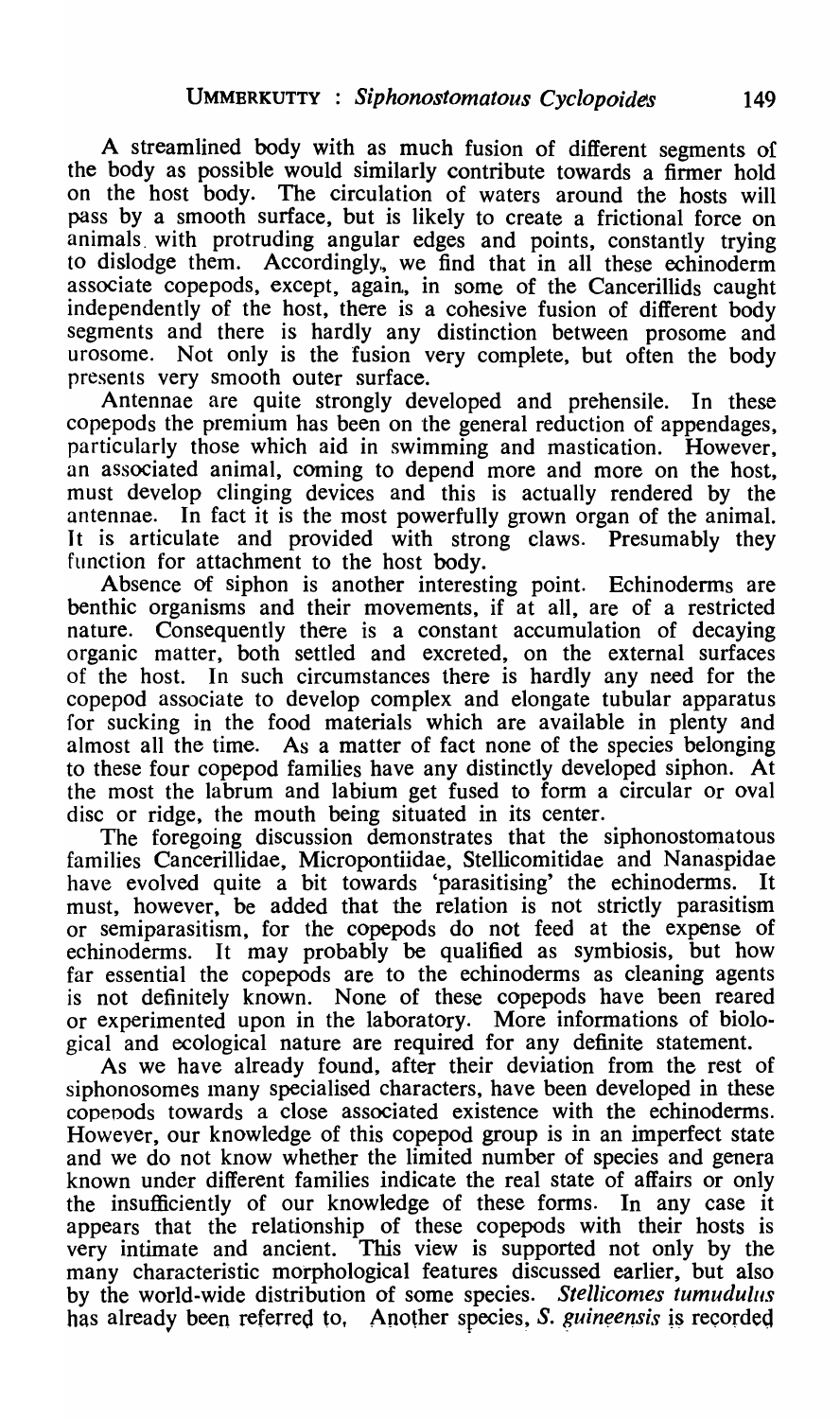from the east Atlantic (off the coast of Cape Sierra Leone) and the northern Indian Ocean (off the south east cost of lndia) on such widely separated hosts as *Oreaster clavatus* Muller and *Pentaceros hedemanni*  (Lutken) respectively. *Micropontius ovoides* Gooding has been recorded from Plymouth, off Mediterranean (Stock, 1960) and off Swedish coasts (Bresciani & Lutzen, 1962) and M. *glaber* Stock *et. al.* which differs only in some structural details from M. ovoides, has been recorded from the other side of the Atlantic, off Jamaica.

Within the group the evolutionary changes appear to have been<br>w slow particularly so for smaller taxonomic categories. Stock *et. al.* very slow, particularly so for smaller taxonomic categories. (1962) reports: "More than one species of N *anaspis* may occur in a single locality as seen in the case of N. *poo/ens* and N. *exigua* both of which were found at Drunkenmans Cay, Jamaica." They added: "It is worth noticing that three *Nanaspis* species *(N. poolens,* N. *exigua*  and *N. media*) may occur on the same species of holothurian, thus raising interesting but as yet unanswerable questions on the nature and causes of speciation in this genus" It is, again, interesting to note that although substantial differences exist between different families and genera, the distinguishing marks between the species are rather insignificant, and there is hardly any variation between individuals at all. One is tempted to say that the evolution within the lower taxonomic categories of this copepod group has been monotonously slow.

# IV-SUMMARY

A group of Siphonostome Cyclopoids living in association with Echinoderms and belonging to the families Cancerillidae, Micropontiidae, Stellicomitidae and Nanaspidae are peculiar in that the oral siphon in these forms are highly reduced or altogether absent. Their exclusive association with various classes of Echinoderms coupled with some structural peculiarities point to the possibility of an early divergence of these echinoderm associate copepods from the main evolutionary stem of the siphonostome cyclopoids.

*Stephopontius typicus* is described for the first time after its original description by Thompson and Scott in 1903. Brief notes are added on the species and its relations are discussed.

### **V-REFERENCES**

- BRESCIANI, J. AND LUTZEN, J. *in*: STOCK, *et. al.* 1962. Parasitic copepods from the west coast of Sweden including some new or little known species.-*Dansk. Naturfrerdn.*, Kbenhaven, 124, pp. 367-408.
- CHANGEUX J. P. 1958. Quelques caracters biologiques d'um Copepode parasite d' Holothuries: *A llantogynus delamarie.-C. R. A cad. Sci.,* Paris, 247, pp. 961-964.
- CHANGEUX, J. P. 1960. Contribution a l'etude des animaux associes aux *Holothuries.-Actual. Scient. techn.,* Paris, 1248, p. 124.
- GEISBRECHT, W. 1899. Dei Asterocheriden des Golfes von Neapel.-F. *and F. Neapel, Fauna flora Golf. Neapel,* Berlin, 25, pp. 1-217, 11 pIs.
- GOODING, R. U. 1957. On some copepods from Plymouth mostly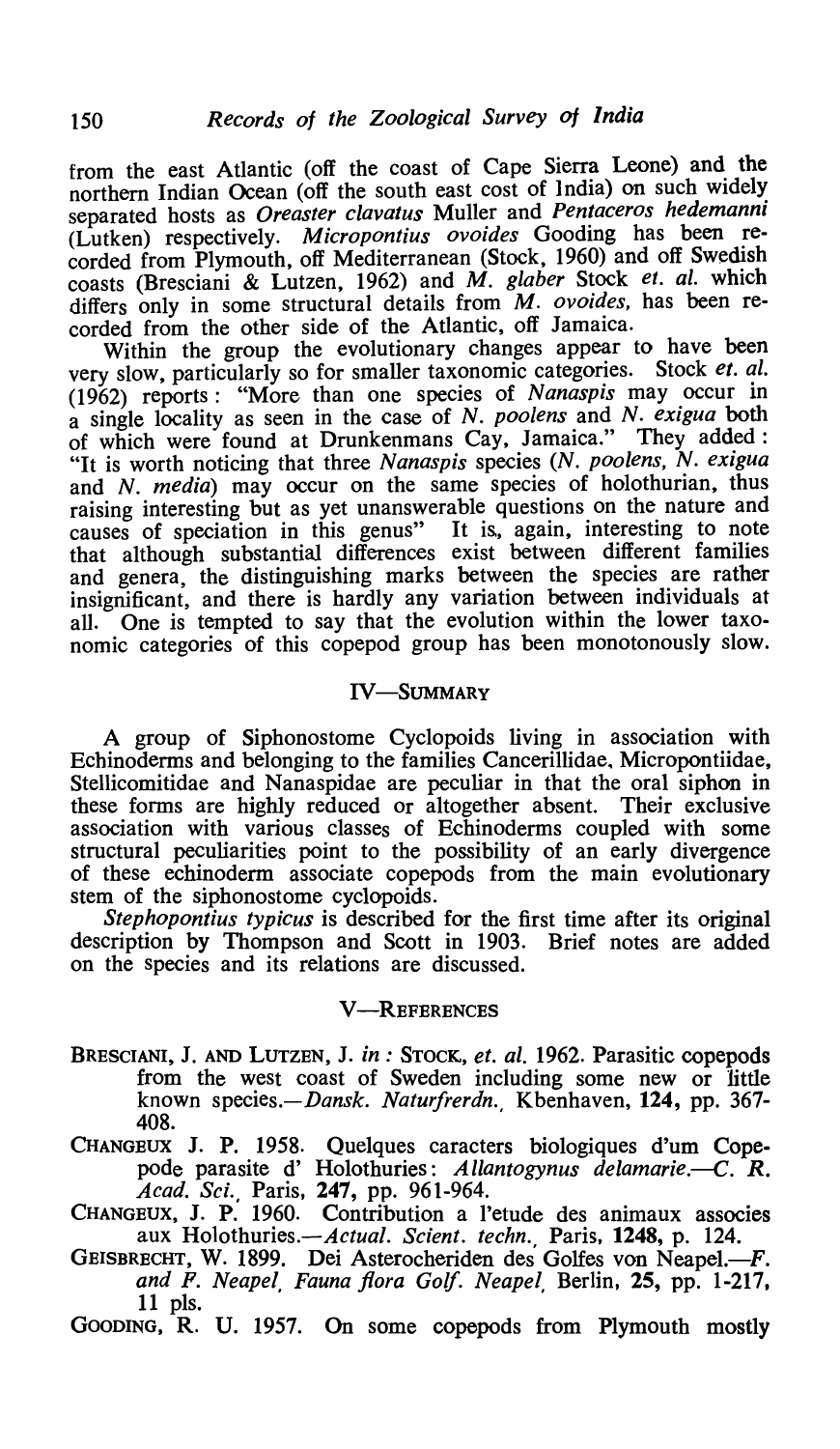associated with invertebrates including three new species.--1. *mar. bioI. Ass. U.K.,* Plymouth, 36, pp. 195-221.

- HUMES, A. G. AND CRESSEY, R. F. 1958. A new family containing two new genera of cyclopoid copepods parasitic on star fishes. $-J$ . *Parasit*, Lancaster, 44, pp. 395-408.
- HUMES. A. G. AND GRESSEY, R. F. 1959. A new family and genus of cyclopoid copepods parasitic on a holothurian.—Ibid,  $45$ , pp. 209-216.
- RAO, C. A. P. 1962. A new genus and species of cyclopid copepod parasitic on a starfish.-J. *mar. bioI. Ass. India,* Mandapam Camp, 4 (1), pp. 100-120.
- SARS, G. O. 1915. An account of Crustacea of Norway, 6, 1-221, Bergen (Bergen Museum Publication).
- STOCK., J. 1960. Sur quelques Copepodes associes aux Invertebres des cotes du *Roussi1lion.-Crustaceana,* Leiden, Arabic, 1, pp. 218-257.
- STOCK, J., HUMES, A. G. AND GOODING, R. U. 1963. Copepods associated with West Indian Invertebrates I.—Stud. Fauna Curcao, TheHague, 13, pp. 1-20.
- STOCK, J., HUMES, A. G. AND GOODING, R. U. 1962. Copepods associated with West Indian Invertebrates—II.—Ibid., pp. 1-23.
- THOMPSON, I. G. AND SCOTT, A. 1903. Report on the Copepoda collected by Prof. Herdman at Ceylon in 1902.-Rep. Pearl Oyster. *Fish Suppl.,* 7, pp. 227-307.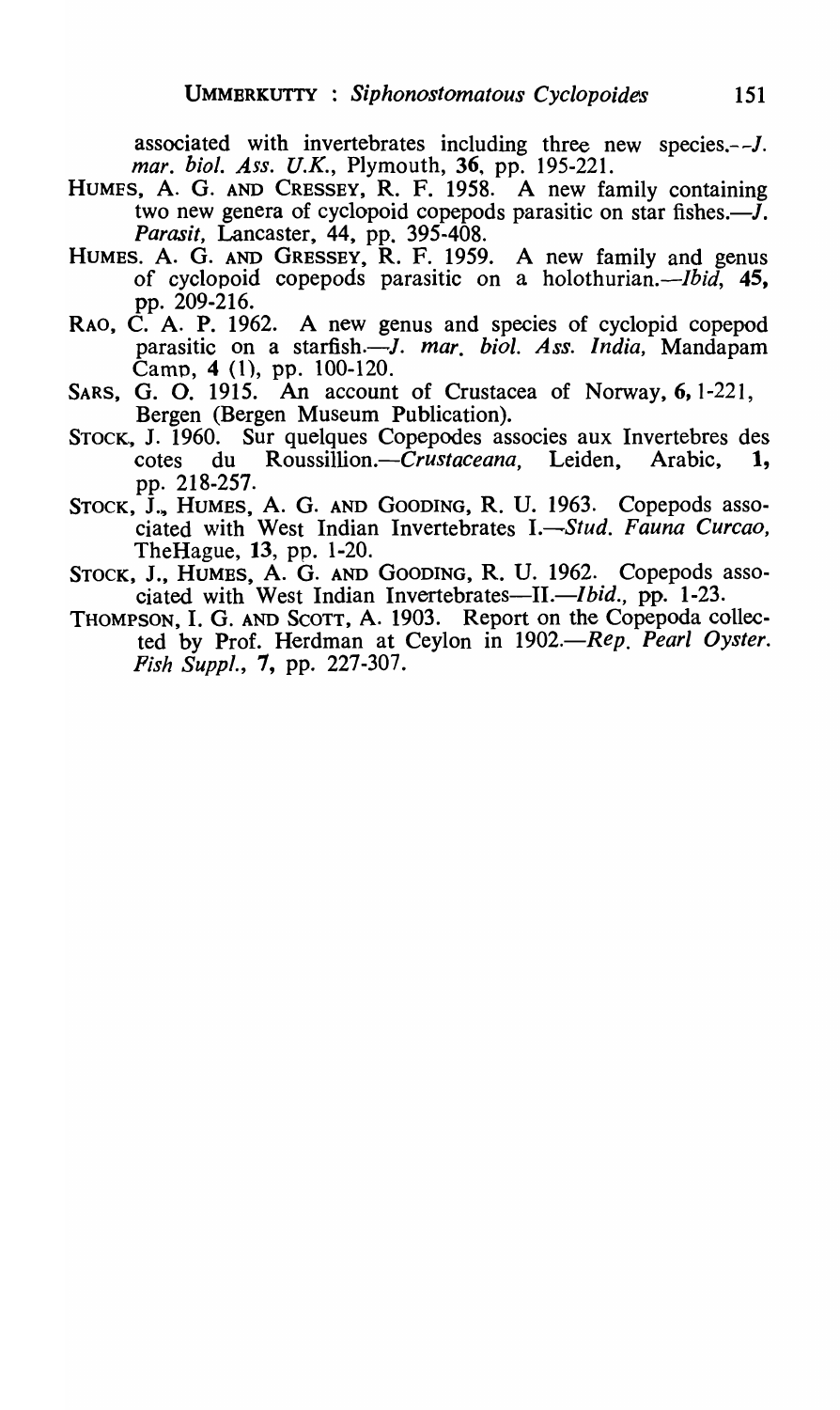Salient features of the Families Cancerillidae, Micropontiidae, Stellicomitidae and Nanaspidae

|    | Cancerillidae                                                                                                                                |      | Micropontiidae                                                                                                                                        |           | Stellicomitidae                                                                                                                                                         |      | Nanaspidae                                                                                                                                                                                                   |
|----|----------------------------------------------------------------------------------------------------------------------------------------------|------|-------------------------------------------------------------------------------------------------------------------------------------------------------|-----------|-------------------------------------------------------------------------------------------------------------------------------------------------------------------------|------|--------------------------------------------------------------------------------------------------------------------------------------------------------------------------------------------------------------|
|    | 1. Prosome & urosome often<br>distinct with segments clearly<br>marked. Sexual dimorphism<br>well-developed<br>except<br>in<br>Ophiopsyllus. | - 1. | distinction<br>between 1.<br>Little<br>prosome and urosome and<br>little flexibility between seg-<br>Sexual dimorphism<br>ments.<br>feebly developed. |           | Little<br>distinction<br>between<br>prosome and urosome and<br>hardly<br>segmentation.<br>any<br>dimorphism feebly<br>Sexual<br>developed.                              | -1.  | Little distinction between<br>prosome and urosome. Seg-<br>mentation little developed.<br>Sexual dimorphism feebly<br>developed in Nanaspis and<br>developed<br>strongly<br>in<br>Stephopontius.             |
| 2. | Urosome ill-developed short,<br>with varying number of<br>segments.                                                                          | 2.   | Urosome<br>single<br>sub-<br>a<br>rectangular complex, bearing<br>fifth legs in the proximal half.                                                    | <b>2.</b> | Urosome<br>minute,<br>$1$ -seg-<br>mented.                                                                                                                              | - 2. | 1-segmented in<br>Urosome<br>Nanaspis. In Stephopontius<br>it is 1-segmented in female<br>but 3-segmented in male.                                                                                           |
| 3. | Female antennule 6 to 9 seg-<br>mented. Male antennule 6 to<br>10 segmented, may or may not<br>be geniculate.                                | 3.   | antennule 14-seg- 3.<br>Female<br>mented; male antennule 13-<br>segmented and doubly<br>geniculate.                                                   |           | Female antennule 3-or 4-<br>jointed in $\mathbf{I}$ <i>Onycopygus</i> and<br><i>Stellicomes</i> and 14-jointed in<br>Asterocomes. No geniculation<br>in male antennule. | 3.   | Female antennule 8-jointed<br>in Nanaspis, 6-jointed in<br>Male ante-<br>Stephopontius.<br>nnule 5- or 6-jointed in<br>Nanaspis and only 2-jointed<br>in Stephopontius; in both<br>cases geniculate, weakly. |
| 4. | prehensile<br>with $4.$<br>Antenna,<br>powerful claw, 3 or 4 seg-<br>mented. Exopod, w h e n<br>present, very rudimentary.                   |      | Antenna prehensile, strong, 4.<br>4-segmented with terminal<br>claw. No exopod.                                                                       |           | with<br>4-jointed<br>Antennule<br>terminal claw. No exopod.                                                                                                             | 4.   | Antenna prehensile, and<br>4-jointed in <i>Nanaspis</i> ; weakly<br>prehensile and 5-jointed in<br>Stephopontius.                                                                                            |
| 5. | Siphon obsolete.                                                                                                                             | 5.   | Mouth slightly 5.<br>No siphon.<br>labrum<br>protruding,<br>and<br>labium fused into a flattened<br>structure.                                        |           | The sucking apparatus formed<br>of labrum and labium; shows<br>sexual dimorphism.                                                                                       | 5.   | Sucking apparatus formed<br>of labrum and labium as a<br>flat disc.                                                                                                                                          |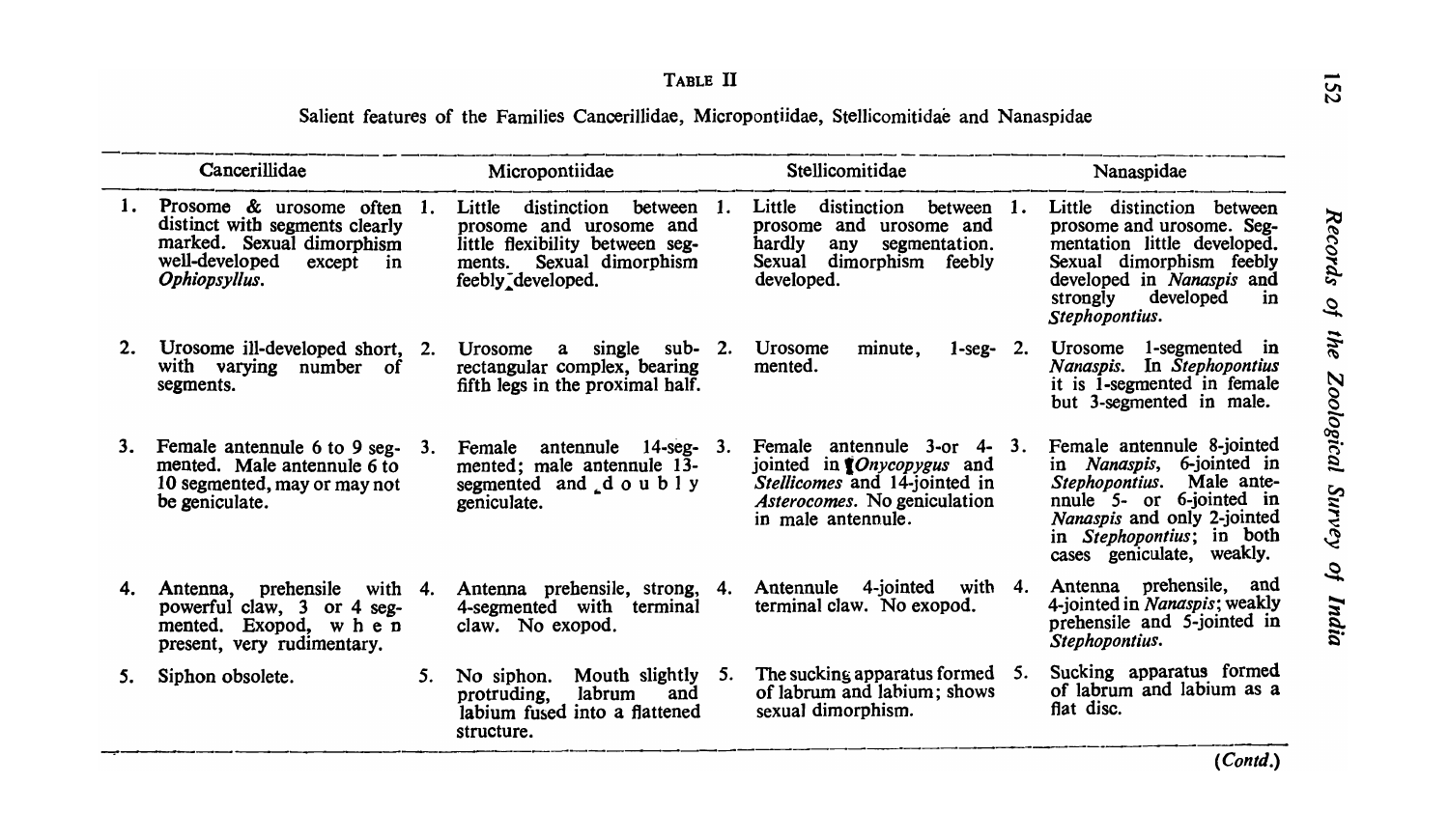|     | Cancerillidae                                                                                                                                                                                                                                                |     | Micropontiidae                                                                                                                                 |     | Stellicomitidae                                                                                                                                                                                          | Nanaspidae                                                                                                                                                                                                                                                                                                                  |
|-----|--------------------------------------------------------------------------------------------------------------------------------------------------------------------------------------------------------------------------------------------------------------|-----|------------------------------------------------------------------------------------------------------------------------------------------------|-----|----------------------------------------------------------------------------------------------------------------------------------------------------------------------------------------------------------|-----------------------------------------------------------------------------------------------------------------------------------------------------------------------------------------------------------------------------------------------------------------------------------------------------------------------------|
| 6.  | Mandibles short, extending 6.<br>straight inward, palp absent.                                                                                                                                                                                               |     | Mandible consists of masti- 6.<br>catory blade and palp; former<br>protrudes into the mouth<br>through the gaps of the<br>labrolabial complex. |     | <b>Mandible</b><br>spine; $6.$<br>simple<br>adjacent seta is palp.                                                                                                                                       | Mandible minute,<br>simple<br>spine; no palp.                                                                                                                                                                                                                                                                               |
| 7.  | Outer lobe of maxillule present 7.<br>only in <i>Parartotrogus</i> and<br>Ophiopsyllus; inner lobe short<br>and stout terminating in 3<br>setae.                                                                                                             |     | Maxillule biramous,<br>rami 7.<br>ending in setae.                                                                                             |     | Maxillule biramous, ramus<br>7.<br>bearing setae in Onycopyous<br>and Stellicomes, spine and<br>setae in Asterocomes.                                                                                    | Maxillule<br>biramous,<br>seta<br>like.                                                                                                                                                                                                                                                                                     |
| 8.  | Maxilla and maxillipeds of 8.<br>asterocherid type.                                                                                                                                                                                                          |     | Maxilla 2-segmented, second 8.<br>segment modified to a strong<br>claw. Maxilliped asterocherid.                                               |     | Maxilla 2-jointed, maxilliped<br>-8.<br>asterochrid type.                                                                                                                                                | Maxilla 2-segmented, second<br>segment a claw. Maxilliped<br>of asterocherid type.                                                                                                                                                                                                                                          |
| 9.  | First to fourth legs showing 9.<br>varying stages of reduction<br>usually of generic significance.<br>Even when best developed<br>(Parartotrogus & Cancerillina)<br>first leg is more reduced than<br>second leg; fifth leg usually<br>present, rudimentary. |     | First and second legs 9.<br>biramous, each 3-segmented,<br>In third and fourth legs only<br>exopods are present both<br>3-segmented.           |     | Swimming legs biramous, 9.<br>Endopod a single segment.<br>Exopod 3 jointed except in<br>first leg where it is 1 jointed<br>in <i>Stellicomes</i> and <i>Onycopygus</i><br>and 2-jointed in Asterocomes. | First and second legs<br>biramous, rami 1-jointed in<br>the former; in second leg,<br>3ndopod is 2-segmented;<br>exopod consists of 2 joints in<br>Stephopontius and 3 joint in<br>Nanaspis. Third and fourth<br>legs uniramous; former<br>consists of 3 joints in<br><i>Stephopontius</i> rami 2-jointed<br>in fourth leg. |
| 10. | Caudal rami normal.                                                                                                                                                                                                                                          | 10. | Caudal rami normal.                                                                                                                            | 10. | Caudal rami minute, variable 10.<br>in form.                                                                                                                                                             | Caudal rami minute with<br>setae.                                                                                                                                                                                                                                                                                           |